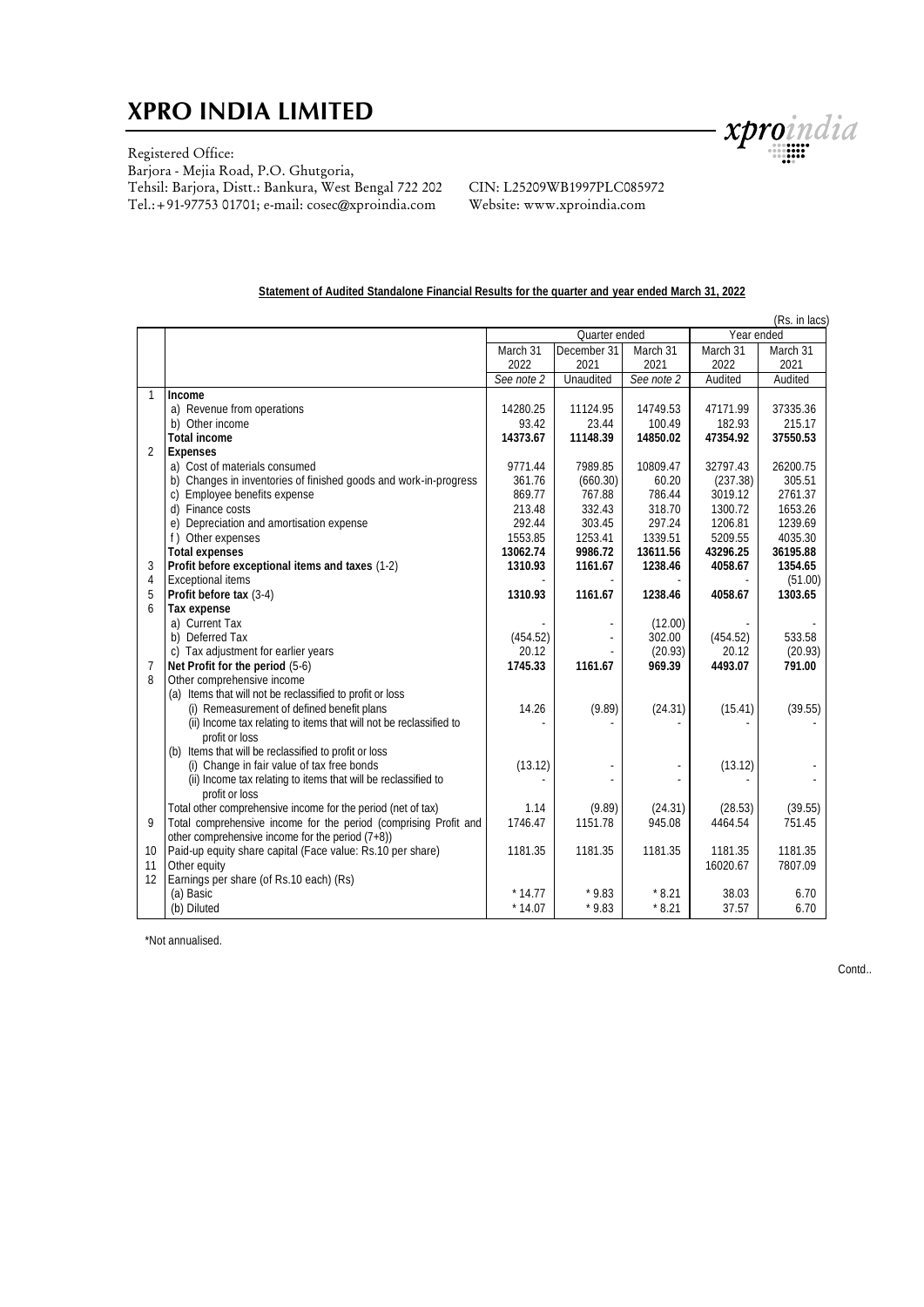

 **Statement of Assets and Liabilities (Standalone):** 

(Rs in lacs)

|                |                                                                  | As at              | As at              |
|----------------|------------------------------------------------------------------|--------------------|--------------------|
| Particulars    |                                                                  | March 31, 2022     | March 31, 2021     |
|                |                                                                  | Audited            | Audited            |
| A              | <b>ASSETS</b>                                                    |                    |                    |
| $\mathbf{1}$   | Non-current assets                                               |                    |                    |
|                | a. Property, plant and equipment                                 | 15935.83           | 17023.27           |
|                | b. Capital work-in-progress<br>c. Right-of-use assets            | 37.30<br>881.22    | 31.24<br>885.32    |
|                | d. Other intangible assets                                       |                    |                    |
|                | e. Financial assets                                              |                    |                    |
|                | Investments<br>(i)                                               | 499.36             | 1.50               |
|                | $(ii)$ Loans                                                     | 13.45              | 8.88               |
|                | (iii) Other financial assets                                     | 453.79             | 391.32             |
|                | f. Deferred tax assets (net)                                     | 454.52             |                    |
|                | g. Non-current tax assets (net)                                  | 256.09             | 201.87             |
|                | h. Other non-current assets                                      | 433.56             | 54.63              |
|                | Total non-current assets                                         | 18965.12           | 18598.03           |
| $\mathfrak{D}$ | Current assets                                                   |                    |                    |
|                | a. Inventories<br>b. Financial assets                            | 4564.17            | 4103.74            |
|                | (i) Trade receivables                                            | 6634.46            | 6638.12            |
|                | (ii) Cash and cash equivalents                                   | 1865.85            | 168.47             |
|                | (iii) Other Bank balances                                        | 477.30             | 415.58             |
|                | (iv) Loans                                                       | 9.41               | 8.71               |
|                | (v) Other financial assets                                       | 82.72              | 171.42             |
|                | c. Current tax assets                                            |                    | 2.08               |
|                | d. Other current assets                                          | 360.62             | 165.55             |
|                | <b>Total current assets</b>                                      | 13994.53           | 11673.67           |
| 3              | Assets held for sale<br>Total assets                             | 521.46<br>33481.11 | 521.46<br>30793.16 |
|                |                                                                  |                    |                    |
| B              | EQUITY AND LIABILITIES                                           |                    |                    |
| 1              | Equity                                                           |                    |                    |
|                | a. Equity share capital                                          | 1181.35            | 1181.35            |
|                | b. Other equity                                                  | 16020.67           | 7807.09            |
| $\mathfrak{D}$ | <b>Total Equity</b><br>Liabilities                               | 17202.02           | 8988.44            |
|                | Non-current liabilities                                          |                    |                    |
|                | a. Financial liabilities                                         |                    |                    |
|                | (i) Borrowings                                                   | 6370.93            | 9700.68            |
|                | (ii) Lease liabilities                                           | 194.93             | 218.57             |
|                | (iii) Other financial liabilities                                | 6.57               | 6.57               |
|                | b. Provisions                                                    | 221.79             | 429.65             |
|                | Total non-current liabilities                                    | 6794.22            | 10355.47           |
| 3              | <b>Current liabilities</b>                                       |                    |                    |
|                | a. Financial liabilities<br>(i) Borrowings                       | 2399.98            | 3588.38            |
|                | (ii) Lease liabilities                                           | 22.89              | 13.07              |
|                | (iii) Trade payables                                             |                    |                    |
|                | - total outstanding dues of micro                                | 176.05             | 137.67             |
|                | enterprises & small enterprises                                  |                    |                    |
|                | - total outstanding dues of creditors other                      | 5613.49            | 7088.81            |
|                | than micro enterprises & small enterprises                       |                    |                    |
|                | (iv) Other financial liabilities<br>b. Other current liabilities | 240.50             | 202.90             |
|                | <b>Total current liabilities</b>                                 | 1031.96<br>9484.87 | 418.42<br>11449.25 |
|                | <b>Total liabilities</b>                                         | 16279.09           | 21804.72           |
|                | Total equity and liabilities                                     | 33481.11           | 30793.16           |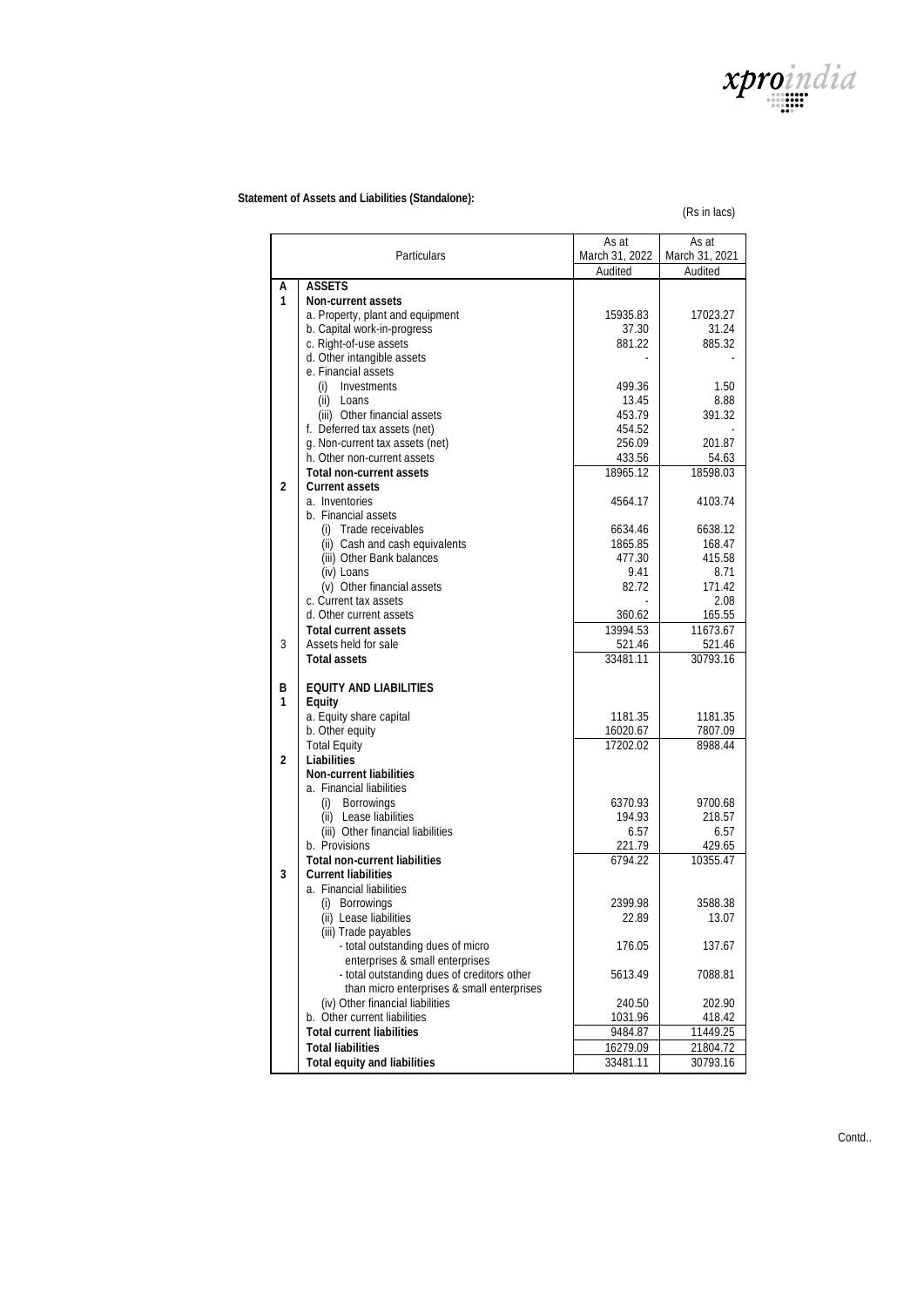

## **Statement of Cash Flows (Standalone):**

#### (Rs. in lacs)

|           |                                                                                                                  | Year ended             | Year ended             |
|-----------|------------------------------------------------------------------------------------------------------------------|------------------------|------------------------|
|           |                                                                                                                  | March 31, 2022         | March 31, 2021         |
|           |                                                                                                                  | Audited                | Audited                |
| А.        | Cash flow from Operating Activities                                                                              |                        |                        |
|           | Net profit before tax                                                                                            | 4058.67                | 1303.65                |
|           | Adjustments for:                                                                                                 |                        |                        |
|           | Depreciation and amortisation (net)                                                                              | 1206.81                | 1239.69                |
|           | Exceptional items                                                                                                |                        | 51.00                  |
|           | Excess provision written back                                                                                    | (48.85)                | (87.30)                |
|           | Interest income                                                                                                  | (50.47)                | (46.36)                |
|           | Profit on repatriation of investment in foreign subsidiary                                                       |                        | (5.54)                 |
|           | Finance costs                                                                                                    | 1300.72                | 1653.26                |
|           | Loss on sale of property, plant and equipment                                                                    | 29.04                  | 0.08                   |
|           | Dividend income                                                                                                  | (0.05)                 | (0.05)                 |
|           | Operating Profit before Working Capital changes                                                                  | 6495.87                | 4108.43                |
|           | Movement in financial assets                                                                                     | 32.45                  | (1.00)                 |
|           | Movement in trade receivables                                                                                    | 3.65                   | (1365.07)              |
|           | Movement in other assets                                                                                         | (177.87)               | 299.38                 |
|           | Movement in inventory                                                                                            | (460.44)               | 69.60                  |
|           | Movement in financial liabilities                                                                                | (1344.77)              | 1698.96                |
|           | Movement in other liabilities                                                                                    | 613.54                 | 188.95                 |
|           | Movement in provisions                                                                                           | (223.27)               | (148.68)               |
|           | Cash flow generated from operations (gross)                                                                      | 4939.16                | 4850.57                |
|           | Less: taxes paid (net)                                                                                           | (72.28)                | (63.04)                |
|           | Net cash flow generated from operating activities (A)                                                            | 4866.88                | 4787.53                |
|           |                                                                                                                  |                        |                        |
| <b>B.</b> | Cash flow from investing activities                                                                              |                        |                        |
|           | Purchase of property, plant and equipment, right-of-use assets                                                   | (654.38)               | (239.67)               |
|           | and intangible assets (including adjustment on account of capital                                                |                        |                        |
|           | work-in-progress, capital advances and capital creditors)                                                        |                        |                        |
|           | Investment in Bonds                                                                                              | (510.99)               |                        |
|           | Proceeds from sale of property, plant and equipment                                                              | 134.34                 | 20.53                  |
|           | Repatriation of investment in foreign subsidiary                                                                 |                        | 23.93                  |
|           | Dividend received                                                                                                | 0.05                   | 0.05                   |
|           | Interest received                                                                                                | 38.95                  | 46.36                  |
|           | Proceeds from maturity of/(Investment in) fixed deposits                                                         | (61.71)                | 30.05                  |
|           | Net cash flow (used in) investing activities (B)                                                                 | (1053.74)              | (118.75)               |
| C.        |                                                                                                                  |                        |                        |
|           | Cash flow from financing activities<br>Payment of lease liabilities                                              |                        |                        |
|           | Proceeds from issue of share warrants                                                                            | (39.18)                | (39.18)                |
|           | Proceeds from long-term borrowings                                                                               | 3749.04                | 1930.00                |
|           |                                                                                                                  | 486.93                 |                        |
|           | Repayment of long-term borrowings<br>Repayment of short-term borrowings (net)                                    | (3843.10)              | (3025.36)              |
|           |                                                                                                                  | (1188.40)              | (2306.67)              |
|           | Interest paid/finance cost                                                                                       | (1281.05)<br>(2115.76) | (1642.47)<br>(5083.68) |
|           | Net cash flow (used in) financing activities (C)<br>Net (decrease)/increase in cash and cash equivalents (A+B+C) | 1697.38                | (414.90)               |
|           |                                                                                                                  |                        | 583.37                 |
|           | Cash and cash equivalents at the beginning of the year                                                           | 168.47                 |                        |
|           | Cash and cash equivalents at the end of the year                                                                 | 1865.85                | 168.47                 |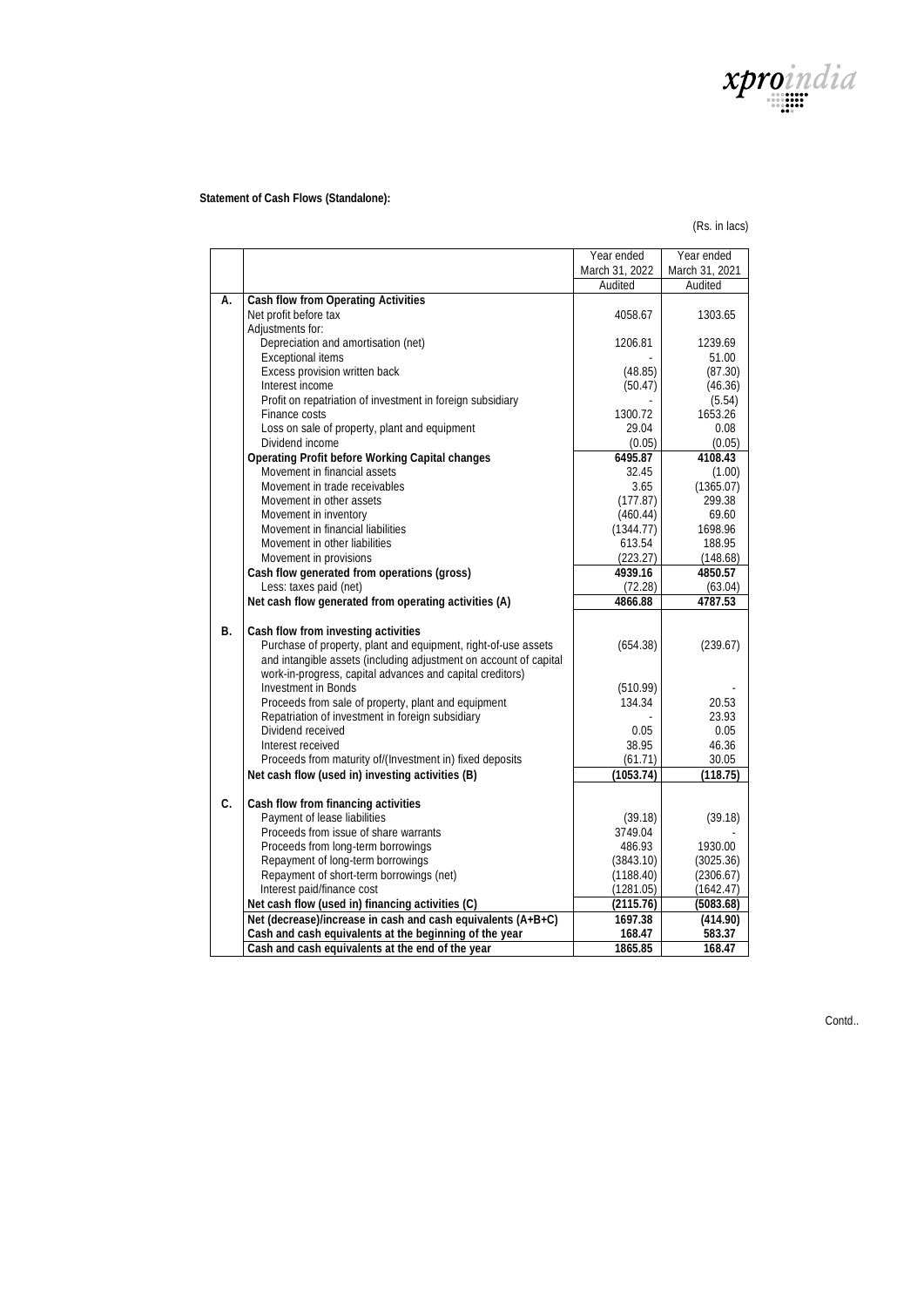

**Notes:** 

- 1. The above standalone financial results have been reviewed by the Audit Committee and approved by the Board of Directors at their respective meetings held on May 25, 2022. The Statutory Auditors of the Company have expressed an unmodified audit opinion on these results.
- 2. Figures for the quarters ended March 31, 2022 and March 31, 2021 are the resultant balancing figures between standalone audited figures in respect of the full financial year and the published year to date figures upto the third quarter of the relevant financial years in accordance with applicable Ind AS.
- 3. The above standalone financial results have been prepared in accordance with the Indian Accounting Standards ('Ind-AS') as notified under the Companies (Indian Accounting Standards) Rules, 2015 (as amended), specified under section 133 of the Companies Act, 2013.
- 4. The Company operates predominantly within a single reportable business segment "Polymer Processing" and mainly in a single geographic segment i.e. India (as per Ind AS 108 - "Segment reporting"). There are no separate reportable business or other geographic segments.
- 5. During the quarter and year ended 31 March 2022, the management has recognized deferred tax assets (net) of Rs. 454.52 lacs on timing differences including unabsorbed depreciation based on the business projections of taxable future earnings. As a matter of abundant caution, deferred tax assets on unabsorbed depreciation have been recognized only to the extent reasonably likely to be recoverable within the next financial year.
- 6. Assets held for sale represents the Company's Biax Division Unit 1, producing packaging grade BOPP films; necessary permissions for proposed sale/transfer were received from State Government during the year, advance payment towards the transaction has been received in full, and the business transfer is expected to be complete during the financial year 2022-23. The Unit continues toll manufacturing as an interim arrangement pending completion of transaction.
- 7. The management has exercised due care in assessing significant estimates and accounting judgments', inter-alia on, recoverability of receivables, impairment assessment of property, plant and equipment, investments, financial and non-financial assets, realisability of inventory based on internal and external information available with the Company and has accordingly assessed no further likely impact on its financial results arising from the Covid-19 pandemic. However, the assessment of impact of the pandemic is a continuous process and the Company continues to prudently monitor material aspects of economic conditions that may influence its business. The actual and ultimate impact of the health pandemic as it evolves in India and globally due to unforeseen circumstances may be different from what has been assessed.
- 8. Pursuant to the special resolution passed at the Extraordinary General Meeting held on December 29, 2021, and relevant regulatory provisions, the Company has issued and allotted on January 11, 2022 by way of preferential allotment 19,68,000 warrants at a price of Rs.762 each, each warrant carrying a right upon being fully paid up within a period of 18 months from date of allotment to subscribe to one equity share of face value Rs.10 of the Company (including premium of Rs.752 each). Allotment money - Rs. 3749.04 lakhs, being 25% of the total warrant price has been received during the quarter ended March 31, 2022. Proceeds from the issue are being fully utilized for purposes stated in the private placement offer letter.
- 9. The Board of Directors has recommended for approval by Members at the ensuing Annual General Meeting:
	- a) a dividend of Rs.2.00 per fully paid-up equity share of Rs.10 each for the financial year ended March 31, 2022.
	- b) a bonus issue of 1 (one) equity share of Rs.10 each for every 2 (two) equity shares of Rs.10 each held by shareholders of the Company as on the record date.
- 10. Previous period's figures have been regrouped/reclassified wherever necessary to correspond with the current period's classification/disclosure.

For and on behalf of the Board

New Delhi May 25, 2022

C Bhaskar *Managing Director & Chief Executive Officer*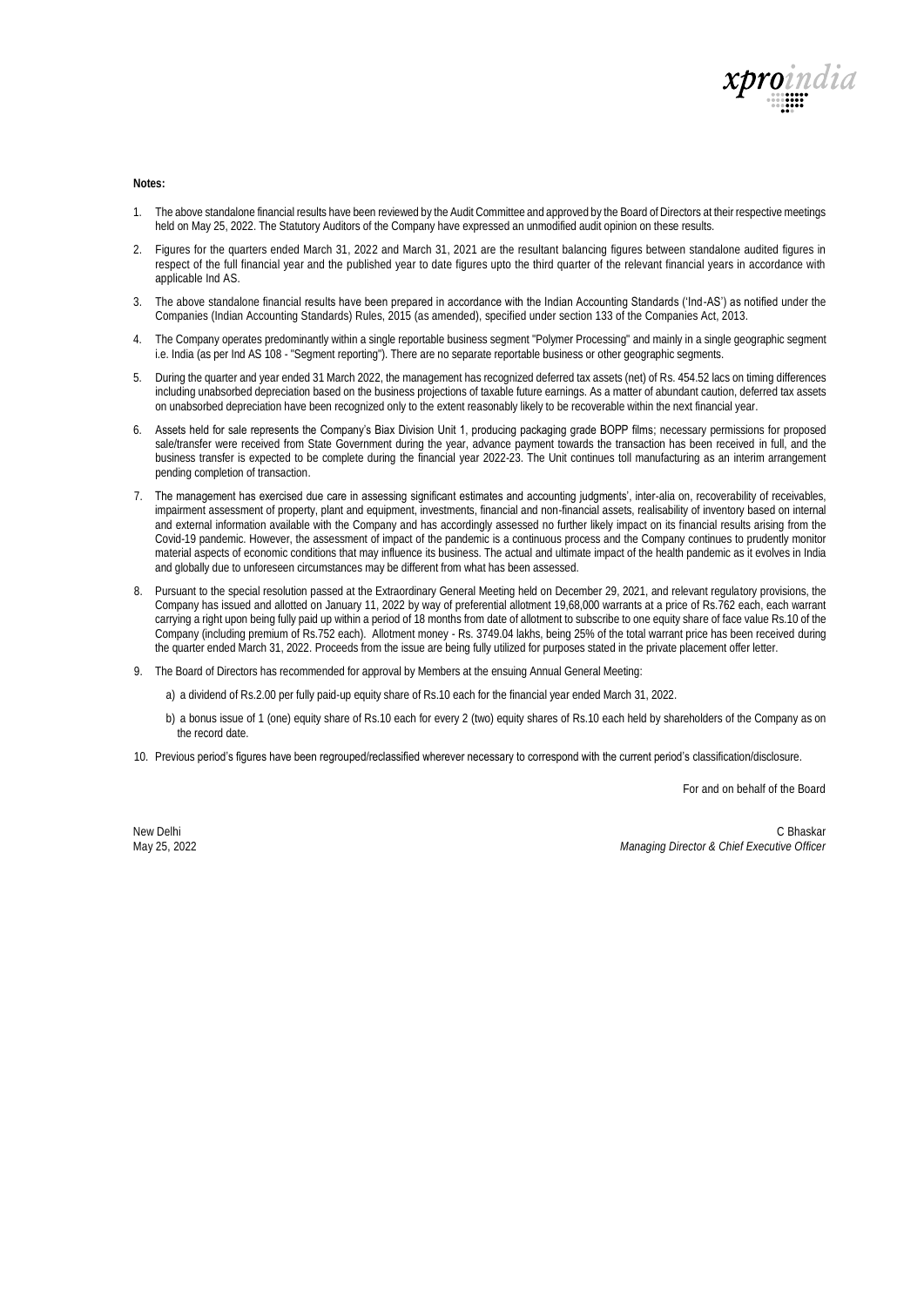# **XPRO INDIA LIMITED**



Registered Office:

Barjora - Mejia Road, P.O. Ghutgoria, Tehsil: Barjora, Distt.: Bankura, West Bengal 722 202 Tel.:+91-97753 01701; e-mail: cosec@xproindia.com

CIN: L25209WB1997PLC085972 Website: www.xproindia.com

#### **Statement of Audited Consolidated Financial Results for the quarter and year ended March 31, 2022**

|                  |                                                                                                     | (Rs. in lacs) |                |            |            |          |  |
|------------------|-----------------------------------------------------------------------------------------------------|---------------|----------------|------------|------------|----------|--|
|                  |                                                                                                     | Quarter ended |                |            | Year ended |          |  |
|                  |                                                                                                     | March 31      | December 31    | March 31   | March 31   | March 31 |  |
|                  |                                                                                                     | 2022          | 2021           | 2021       | 2022       | 2021     |  |
|                  |                                                                                                     | See note 2    | Unaudited      | See note 2 | Audited    | Audited  |  |
|                  | Income                                                                                              |               |                |            |            |          |  |
|                  | a) Revenue from operations                                                                          | 14280.25      | 11124.95       | 14749.53   | 47171.99   | 37335.36 |  |
|                  | b) Other income                                                                                     | 94.13         | 23.51          | 95.91      | 183.89     | 210.99   |  |
|                  | Total income                                                                                        | 14374.38      | 11148.46       | 14845.44   | 47355.88   | 37546.35 |  |
| $\overline{2}$   | Expenses                                                                                            |               |                |            |            |          |  |
|                  | a) Cost of materials consumed                                                                       | 9771.44       | 7989.85        | 10809.47   | 32797.43   | 26200.75 |  |
|                  | b) Changes in inventories of finished goods, stock-in-trade and                                     | 361.77        | (660.30)       | 60.24      | (237.37)   | 305.55   |  |
|                  | work-in-progress<br>c) Employee benefits expense                                                    | 869.78        | 767.88         | 786.44     | 3019.13    | 2761.37  |  |
|                  | d) Finance costs                                                                                    | 213.48        | 332.43         | 318.70     | 1300.72    | 1653.27  |  |
|                  | e) Depreciation and amortisation expense                                                            | 292.44        | 303.45         | 297.24     | 1206.81    | 1239.69  |  |
|                  | f) Other expenses                                                                                   | 1554.32       | 1253.46        | 1339.82    | 5210.38    | 4037.71  |  |
|                  | Total expenses                                                                                      | 13063.23      | 9986.77        | 13611.91   | 43297.10   | 36198.34 |  |
| 3                | Profit before exceptional items and taxes (1-2)                                                     | 1311.15       | 1161.69        | 1233.53    | 4058.78    | 1348.01  |  |
| $\overline{4}$   | <b>Exceptional items</b>                                                                            |               |                |            |            |          |  |
| 5                | Profit before tax (3-4)                                                                             | 1311.15       | 1161.69        | 1233.53    | 4058.78    | 1348.01  |  |
| 6                | Tax expense                                                                                         |               |                |            |            |          |  |
|                  | a) Current Tax                                                                                      |               |                | (12.00)    |            |          |  |
|                  | b) Deferred Tax                                                                                     | (454.52)      | $\overline{a}$ | 302.00     | (454.52)   | 533.58   |  |
|                  | c) Tax adjustment for earlier years                                                                 | 20.12         |                | (20.93)    | 20.12      | (20.93)  |  |
| $\overline{7}$   | Net Profit for the period (5-6)                                                                     | 1745.55       | 1161.69        | 964.46     | 4493.18    | 835.36   |  |
| 8                | Other comprehensive income                                                                          |               |                |            |            |          |  |
|                  | (a) Items that will not be reclassified to profit or loss                                           |               |                |            |            |          |  |
|                  | (i) Remeasurement of defined benefit plans                                                          | 14.26         | (9.89)         | (24.31)    | (15.41)    | (39.55)  |  |
|                  | (ii) Income tax relating to items that will not be reclassified to                                  |               |                |            |            |          |  |
|                  | profit or loss                                                                                      |               |                |            |            |          |  |
|                  | (b) Items that will be reclassified to profit or loss<br>(i) Change in fair value of tax-free bonds | (13.12)       |                |            | (13.12)    |          |  |
|                  | (ii) Income tax relating to items that will be reclassified to                                      |               |                |            |            |          |  |
|                  | profit or loss                                                                                      |               |                |            |            |          |  |
|                  | Total other comprehensive income for the period (net of tax)                                        | 1.14          | (9.89)         | (24.31)    | (28.53)    | (39.55)  |  |
| Q                | Total comprehensive income for the period (comprising Profit and                                    | 1746.69       | 1151.80        | 940.15     | 4464.65    | 795.81   |  |
|                  | other comprehensive income for the period $(7+8)$ )                                                 |               |                |            |            |          |  |
|                  | 10 Profit for the period attributable to                                                            |               |                |            |            |          |  |
|                  | a) Owners of the Company                                                                            | 1745.55       | 1161.69        | 964.46     | 4493.18    | 835.36   |  |
|                  | b) Non-controlling interest                                                                         |               |                |            |            |          |  |
| 11               | Other comprehensive income for the period attributable to                                           |               |                |            |            |          |  |
|                  | a) Owners of the Company                                                                            | 1.14          | (9.89)         | (24.31)    | (28.53)    | (39.55)  |  |
|                  | b) Non-controlling interest                                                                         |               |                |            |            |          |  |
| 12 <sup>1</sup>  | Total comprehensive income for the period attributable to                                           |               |                |            |            |          |  |
|                  | a) Owners of the Company                                                                            | 1746.69       | 1151.80        | 940.15     | 4464.65    | 795.81   |  |
|                  | b) Non-controlling interest                                                                         |               |                |            |            |          |  |
| 13 <sup>1</sup>  | Paid-up equity share capital (Face value: Rs.10 per share)                                          | 1181.35       | 1181.35        | 1181.35    | 1181.35    | 1181.35  |  |
| 14               | Other equity                                                                                        |               |                |            | 16021.29   | 7807.60  |  |
| 15 <sup>15</sup> | Earnings per share (of Rs.10 each) (Rs)<br>(a) Basic                                                | $*14.77$      | $*9.83$        | $*8.16$    | 38.03      | 7.07     |  |
|                  | (b) Diluted                                                                                         | $*14.07$      | $*9.83$        | $*8.16$    | 37.57      | 7.07     |  |
|                  |                                                                                                     |               |                |            |            |          |  |

\*Not annualised.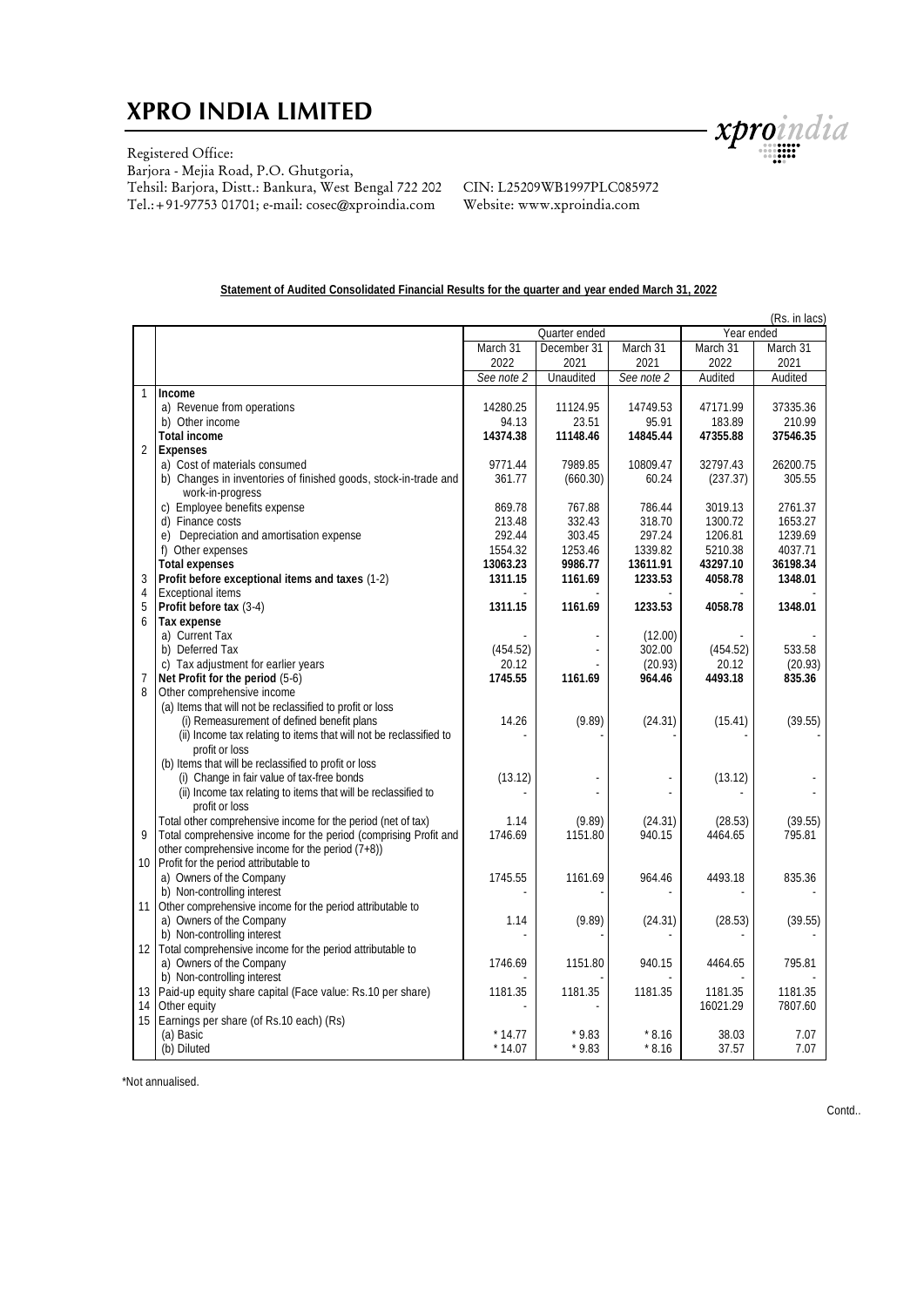

## **Statement of Assets and Liabilities (Consolidated):**

(Rs in lacs)

| Particulars    |                                                                 | As at<br>March 31, 2022 | As at<br>March 31, 2021 |
|----------------|-----------------------------------------------------------------|-------------------------|-------------------------|
|                |                                                                 | Audited                 | Audited                 |
| Α              | <b>ASSETS</b>                                                   |                         |                         |
| 1              | Non-current assets                                              |                         |                         |
|                | a. Property, plant and equipment                                | 15935.83                | 17023.27                |
|                | b. Capital work-in-progress                                     | 37.30                   | 31.24                   |
|                | c. Right-of-use assets                                          | 881.22                  | 885.32                  |
|                | d. Other intangible assets                                      |                         |                         |
|                | e. Financial assets                                             |                         |                         |
|                | Investments<br>(i)                                              | 497.86                  |                         |
|                | (ii) Loans                                                      | 13.45                   | 8.88                    |
|                | (iii) Other financial assets                                    | 453.79                  | 391.32                  |
|                | f. Deferred tax assets (net)<br>g. Non-current tax assets (net) | 454.52<br>256.06        | 201.82                  |
|                | h. Other non-current assets                                     | 433.56                  | 54.63                   |
|                | Total non-current assets                                        | 18963.59                | 18596.48                |
| $\overline{2}$ | Current assets                                                  |                         |                         |
|                | a. Inventories                                                  | 4564.23                 | 4103.80                 |
|                | b. Financial assets                                             |                         |                         |
|                | (i) Trade receivables                                           | 6634.46                 | 6638.12                 |
|                | (ii) Cash and cash equivalents                                  | 1871.19                 | 170.69                  |
|                | (iii) Other bank balances                                       | 477.30                  | 423.21                  |
|                | (iv) Loans                                                      | 9.41                    | 8.71                    |
|                | (v) Other financial assets                                      | 82.72                   | 171.42                  |
|                | c. Current tax asset                                            |                         | 2.39                    |
|                | d. Other current assets                                         | 361.01                  | 165.75                  |
|                | Total current assets                                            | 14000.32                | 11684.09                |
| 3              | Assets held for sale                                            | 521.46                  | 521.46                  |
|                | Total assets                                                    | 33485.37                | 30802.03                |
|                |                                                                 |                         |                         |
| B              | EQUITY AND LIABILITIES                                          |                         |                         |
| 1              | Equity                                                          |                         |                         |
|                | a. Equity share capital                                         | 1181.35                 | 1181.35                 |
|                | b. Other equity                                                 | 16021.29                | 7807.60                 |
| $\overline{2}$ | <b>Total Equity</b><br>Liabilities                              | 17202.64                | 8988.95                 |
|                | Non-current liabilities                                         |                         |                         |
|                | a. Financial liabilities                                        |                         |                         |
|                | (i) Borrowings                                                  | 6370.93                 | 9700.68                 |
|                | (i) Lease liabilities                                           | 194.93                  | 218.57                  |
|                | (iii) Other financial liabilities                               | 6.57                    | 6.57                    |
|                | b. Provisions                                                   | 221.79                  | 429.65                  |
|                | Total non-current liabilities                                   | 6794.22                 | 10355.47                |
| 3              | Current liabilities                                             |                         |                         |
|                | a. Financial liabilities                                        |                         |                         |
|                | (i) Borrowings                                                  | 2399.98                 | 3588.38                 |
|                | (ii) Lease liabilities                                          | 22.89                   | 13.07                   |
|                | (iii) Trade payables                                            |                         |                         |
|                | - total outstanding dues to micro enterprises                   | 176.05                  | 137.67                  |
|                | & small enterprises                                             |                         |                         |
|                | - total outstanding dues to creditors other than                | 5617.13                 | 7097.17                 |
|                | micro enterprises & small enterprises                           |                         |                         |
|                | (iv) Other financial liabilities                                | 240.50                  | 202.90                  |
|                | b. Other current liabilities                                    | 1031.96                 | 418.42                  |
|                | <b>Total current liabilities</b>                                | 9488.51                 | 11457.61                |
|                | <b>Total liabilities</b>                                        | 16282.73                | 21813.08                |
|                | Total equity and liabilities                                    | 33485.37                | 30802.03                |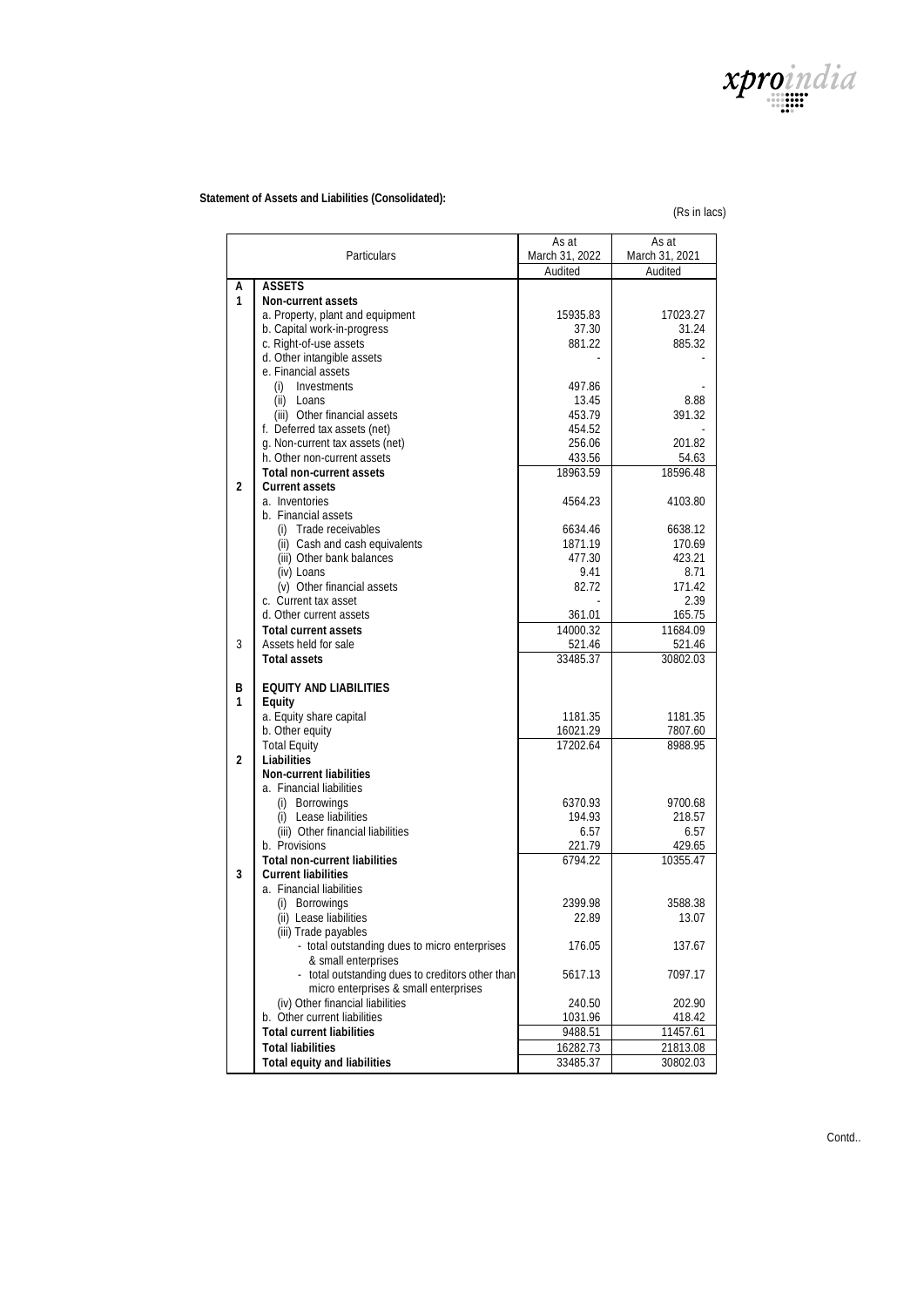

 **Statement of Cash Flows (Consolidated):**

(Rs. in lacs)

|    |                                                                 | Year ended          | Year ended          |
|----|-----------------------------------------------------------------|---------------------|---------------------|
|    |                                                                 | March 31, 2022      | March 31, 2021      |
|    |                                                                 | Audited             | Audited             |
| А. | Cash flow from Operating Activities                             |                     |                     |
|    | Profit before tax                                               | 4058.78             | 1348.01             |
|    | Adjustments for:                                                |                     |                     |
|    | Depreciation and amortisation (net)                             | 1206.81             | 1239.69             |
|    | Excess provision written back                                   | (49.56)             | (87.30)             |
|    | Interest income                                                 | (50.71)             | (46.92)             |
|    | Finance costs                                                   | 1300.72             | 1653.27             |
|    | Loss on sale of property, plant and equipment                   | 29.04               | 0.08                |
|    | Dividend income                                                 | (0.05)              | (0.05)              |
|    | Operating Profit before Working Capital changes                 | 6495.03             | 4106.78             |
|    | Movement in financial assets                                    | 32.46               | (0.99)              |
|    | Movement in trade receivables                                   | 3.65                | (1364.44)           |
|    | Movement in other assets                                        | (178.08)            | 299.77              |
|    | Movement in inventory                                           | (460.44)            | 69.64               |
|    | Movement in financial liabilities                               | (1348.77)           | 1693.22             |
|    | Movement in other liabilities                                   | 613.54              | 187.90              |
|    | Movement in provisions                                          | (223.27)<br>4934.12 | (148.68)<br>4843.20 |
|    | Cash flow generated from operations (gross)<br>Less: taxes paid |                     |                     |
|    | Net cash flow generated from operating activities (A)           | (72.00)<br>4862.12  | (62.64)<br>4780.56  |
|    |                                                                 |                     |                     |
| B. | Cash flow from investing activities                             |                     |                     |
|    | Payment made towards purchase of property, plant and            | (654.38)            | (239.67)            |
|    | and equipment (including capital work-in-progress,              |                     |                     |
|    | capital advances and capital creditors)                         |                     |                     |
|    | Investment in Bonds                                             | (510.99)            |                     |
|    | Proceeds from Sale of property, plant and equipment             | 134.34              | 20.53               |
|    | Dividend received                                               | 0.05                | 0.05                |
|    | Interest received                                               | 39.20               | 46.92               |
|    | (Investment in)/ Proceeds from maturity of fixed deposits       | (54.08)             | 22.42               |
|    | Net cash flow (used in) investing activities (B)                | (1045.86)           | 149.75)             |
|    |                                                                 |                     |                     |
| C. | Cash flow from financing activities                             |                     |                     |
|    | Payment of lease liabilities                                    | (39.18)             | (39.18)             |
|    | Proceeds from issue of share warrants                           | 3749.04             |                     |
|    | Proceeds from long-term borrowings                              | 486.93              | 1930.00             |
|    | Repayment from long-term borrowings                             | (3843.10)           | (3025.36)           |
|    | Repayment from short-term borrowings (net)                      | (1188.40)           | (2306.67)           |
|    | Interest paid                                                   | (1281.05)           | (1642.48)           |
|    | Net cash flow (used in) financing activities (C)                | (2115.76)           | (5083.69)           |
|    | Net increase/(decrease) in cash and cash equivalents (A+B+C)    | 1700.50             | (452.88)            |
|    | Cash and cash equivalents at the beginning of the year          | 170.69              | 623.57              |
|    | Cash and cash equivalents at the end of the year                | 1871.19             | 170.69              |

Contd..